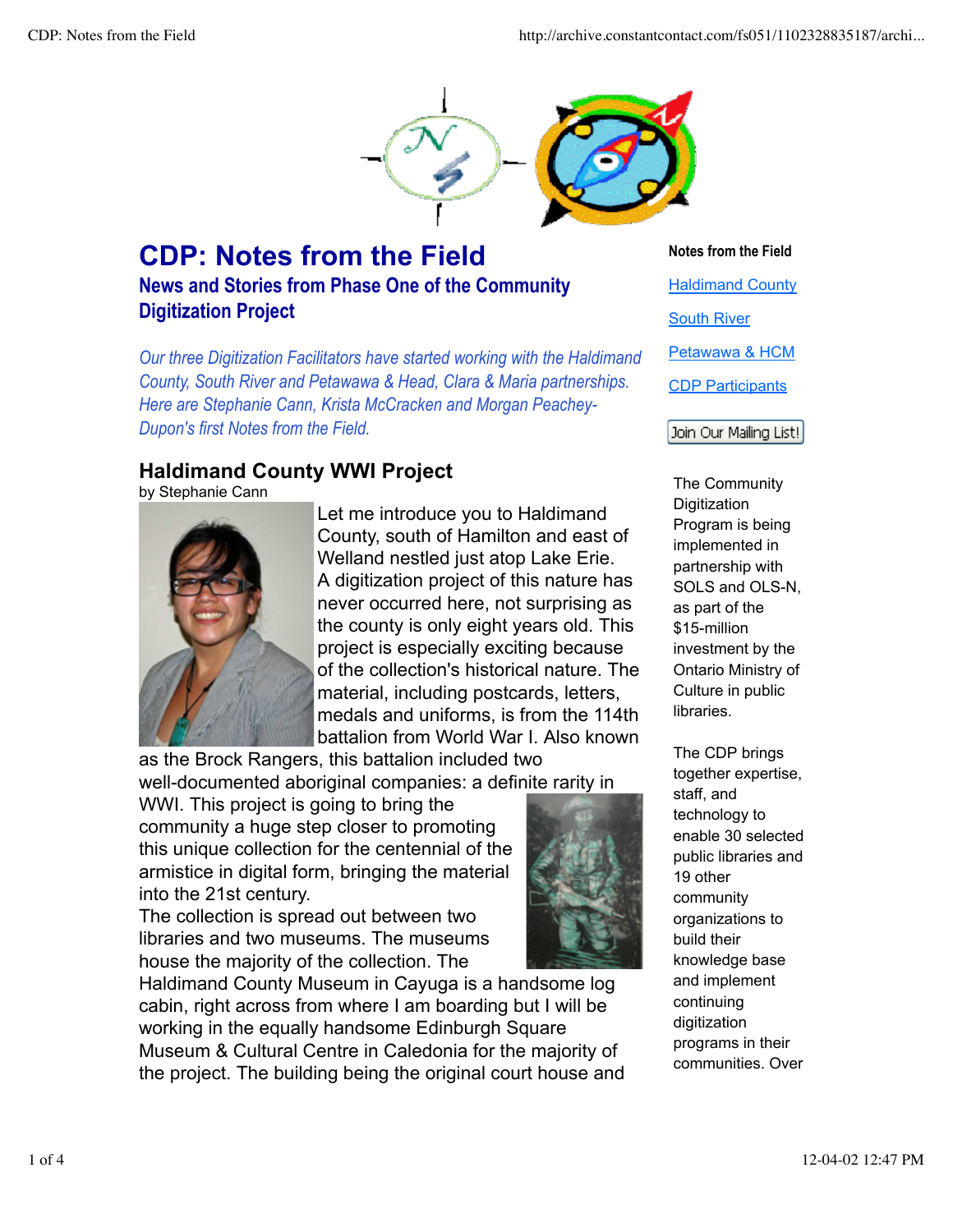jail offers ample space to set up equipment and work



through all the material.

Before we can get anything started with the actual digitizing, we must prepare policies for the partners and background documentation

for the Digital Assistant, who will be hired near the end of October. This background work will provide a stable base for establishing a sustainable digitization program in the county. We should be able to move forward with digitizing in November and soon after offer this exciting collection to historians, students and curious parties from all over the world via Our Ontario. Click here for more of Stephanie's pictures...

## **South River "Near North" Project**

by Krista McCracken

Lumbering, steamboats, railways, agriculture, hockey, women's institutes, and local heritage galore! These are just a few of the topics to be digitized by the South River partnership. Contributors to the project include: South River - Machar Union PL, Sunridge-Strong Union Public Library , Burk's Falls, Armour & Ryerson Union Public Library, Perry Township Public Library, Kearney & Area Public Library,

Magnetawan Public Library, and Whitestone-Hagerman Memorial Public Library. These libraries are located in the Parry Sound District of Ontario, and in an area commonly known as the Almaguin Highlands.



I recently relocated to the Almaguin area and I am looking forward to working with the great collections held by these libraries which are mainly photos, textual documents, and scrapbooks. These local history collections are currently used by

local researchers, as well as researchers from as far away as Europe and Australia. Through digitization, these valuable community resources will be more accessible to the public.

As the leaves begin to change, planning, organization, and development of a sustainable digitization program have begun. We expect to hire two digitization



the next 2 years, participant libraries from Northern and Southern Ontario will plan and implement projects to digitize local history collections for display online.

Sign up for KO

News to keep tabs on what's new with the CDP and the Our Ontario Toolkit Community!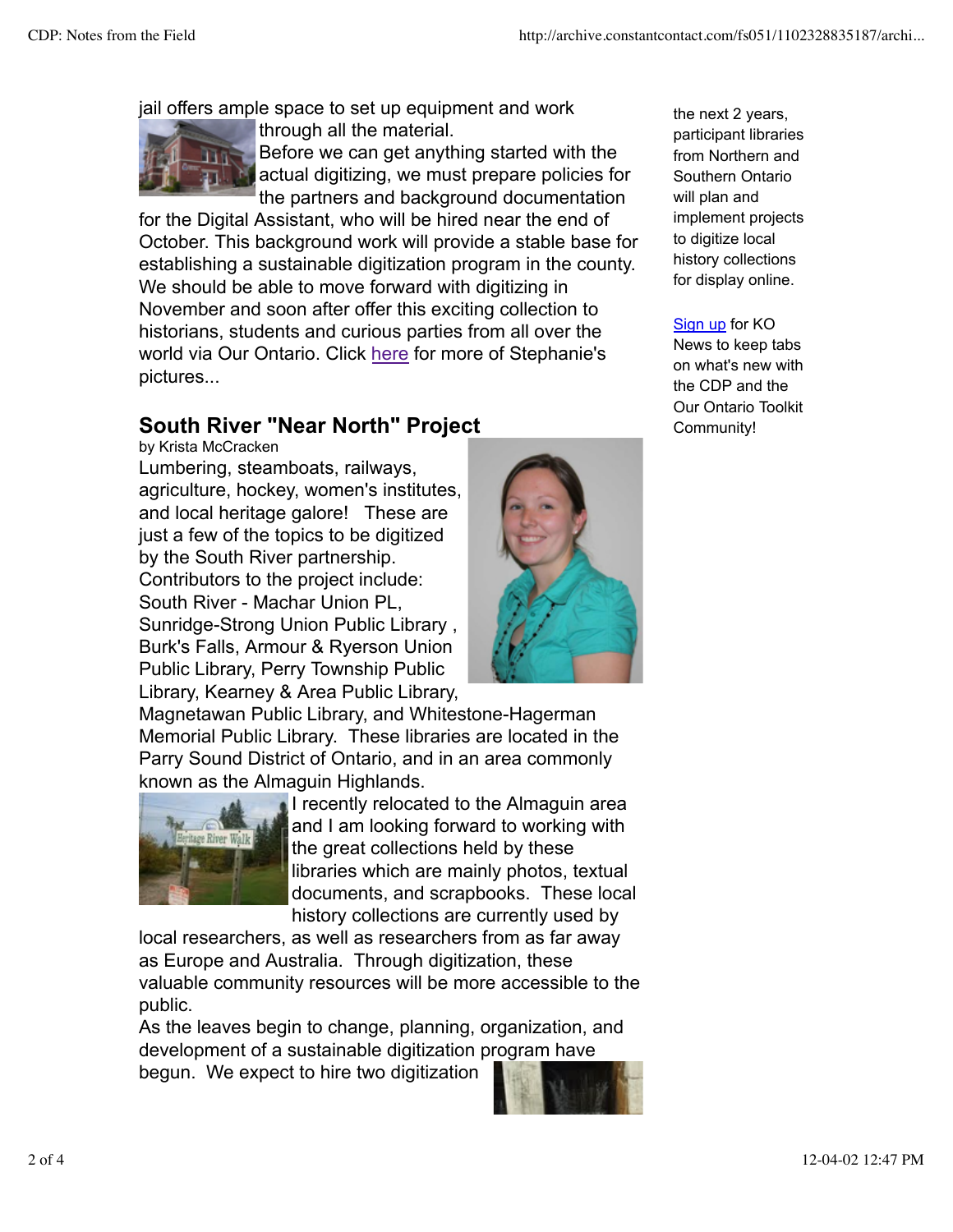assistants by the end of October, and for them to begin working with collections by the start of November. Everyone involved in the South River CDP is enthusiastic



and looking forward to the challenges of this great project.Click here for more of Krista's pictures...

## **Petawawa and Head, Clara & Maria Local History**



by Morgan Peachey-Dupon I'm very excited about being the representative for the East Border region. I am familiar with the region because I grew up here and now have the opportunity to come back and work in this beautiful part of the **Province** 

I will be working with two Libraries, the Petawawa Public Library and Head, Clara and Maria Public Library. Each of these sites has a unique

collection that represents their respective communities. Head, Clara and Maria Public Library have an excellent

collection of video interviews with local seniors who tell of community life and landmarks. Also, the collection tells of the building of the Hydro dam and how it



affected the land and the people who lived there. There is also a very nice collection of photographs representing early days in the area.

Petawawa Public Library has a strong collection of local history. It has a great collection of early assessment rolls which will be more accessible to the public and people who are researching their genealogy through this digitization project. Petawawa Public Library has some very interesting maps and other material about the early days in Petawawa.



Both libraries are very excited and very enthusiastic about being able to share their collections with people in their communities as well as new audiences near and far. We

are preparing to hire two digitization assistants, one for each library who should be in place by November; once the assistants start the project will really take off.

I would like to thank everyone at the Petawawa and Head, Clara and Maria Libraries who have made me feel welcome